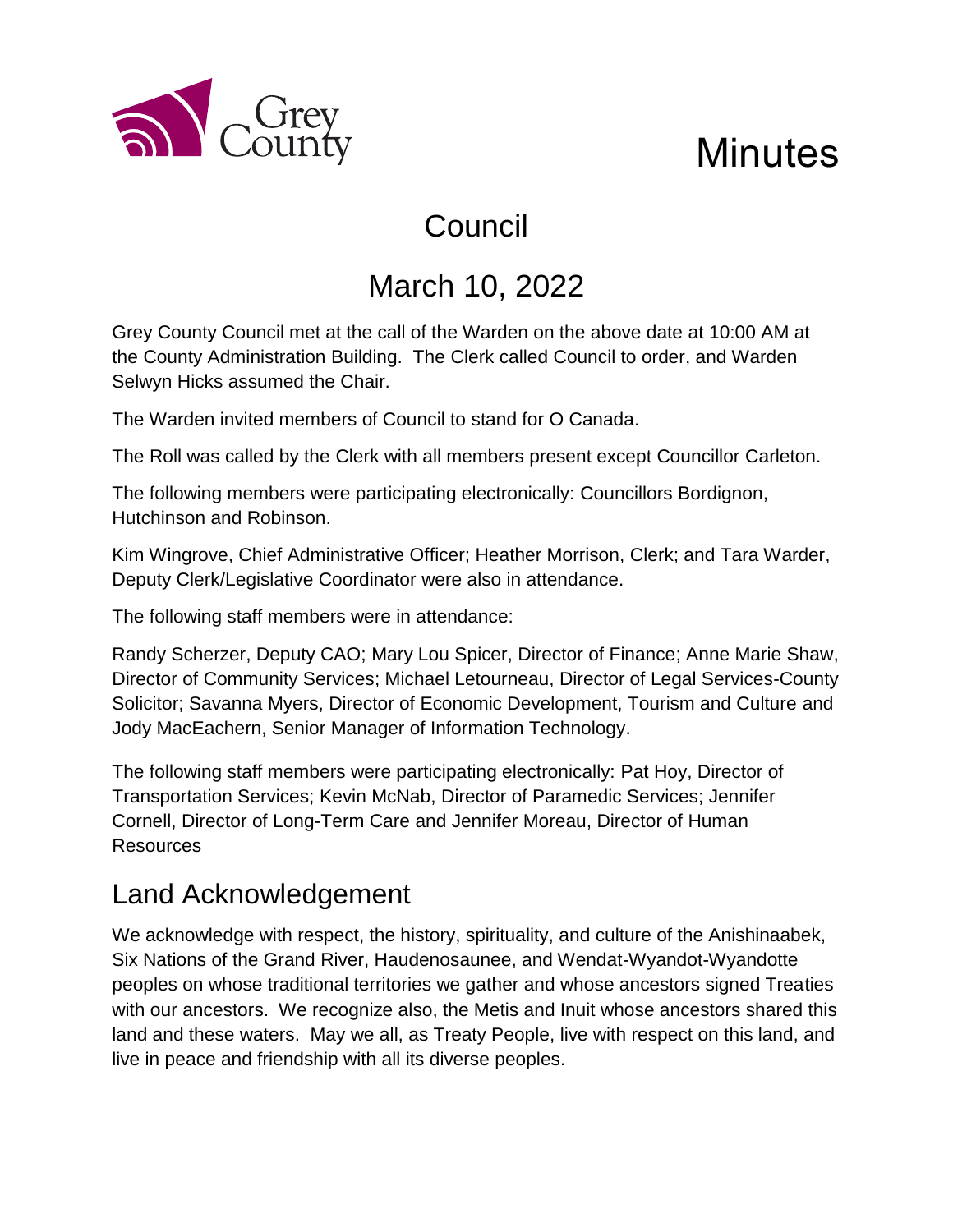# Declaration of Interest

There were no disclosures of interest.

#### Adoption of Minutes

| CC22-22 | Moved by: Councillor Robinson                                                                                                                                                   | Seconded by: Councillor Burley   |
|---------|---------------------------------------------------------------------------------------------------------------------------------------------------------------------------------|----------------------------------|
|         | That the minutes of the County Council meeting and Committee of<br>the Whole meeting dated February 24, 2022 and the resolutions<br>contained therein, be adopted as presented. |                                  |
|         |                                                                                                                                                                                 | Carried                          |
| CC23-22 | Moved by: Councillor Boddy                                                                                                                                                      | Seconded by: Councillor Woodbury |
|         | That the CAO Performance Evaluation Committee minutes dated<br>March 1, 2022 be adopted as presented.                                                                           |                                  |
|         |                                                                                                                                                                                 | Carried                          |
| CC24-22 | Moved by: Councillor Milne                                                                                                                                                      | Seconded by: Councillor Paterson |
|         | That the CAO Performance Evaluation Committee closed meeting<br>minutes dated March 1, 2022 be adopted as provided to Council.                                                  |                                  |
|         |                                                                                                                                                                                 | Carried                          |
| CC25-22 | Moved by: Councillor Robinson                                                                                                                                                   | Seconded by: Councillor Mackey   |
|         | That the Long-Term Care Redevelopment Task Force minutes dated<br>March 3, 2022 be adopted as presented.                                                                        |                                  |
|         |                                                                                                                                                                                 | $\sim$ $\sim$ $\sim$             |

Carried

# Closed Meeting Matters

There was no closed meeting held.

#### By-Laws

There were no by-laws considered.

# Good News and Celebrations

Councillor Paterson noted that the Town of Hanover has been awarded the Marketing Canada Award from the Economic Developers Association of Canada for the Hanover